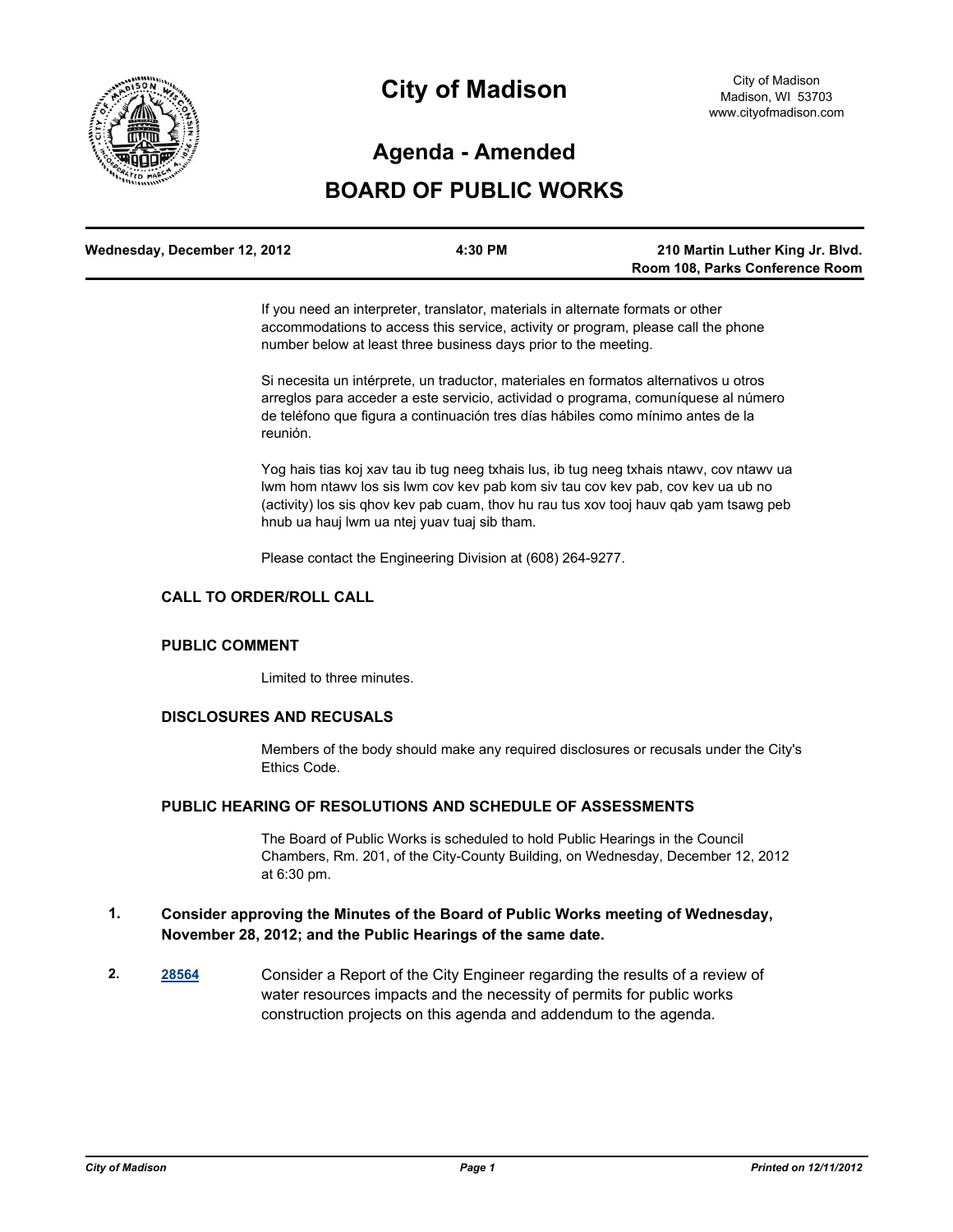**3.\* At this time, a consent agenda will be moved with the recommended action listed for each item EXCEPT:**

**1) items which have registrants wishing to speak.**

**2) items which require an extraordinanry (roll call) vote and are not included on the consent agenda by unanimous consent.**

**3) items which Board Members have separated out for discussion/debate purposes.** 

**Those numbers with an asterisk are consent agenda items.**

#### **CONSIDER THE FOLLOWING PUBLIC HEARING ITEMS:**

**4. 28452** Approving Plans, Specifications, And Schedule Of Assessments For Mound Street Reconstruction Assessment District - 2013. The Public Hearing is scheduled at 6:30 p.m. before the Board of Public Works in the

Council Chambers, Rm. 201, of the City-County Building.

- **5. 28456** Approving Plans, Specifications, And Schedule Of Assessments For Highland Avenue and Walnut Street Assessment District - 2013. The Public Hearing is scheduled at 6:30 p.m. before the Board of Public Works in the Council Chambers, Rm. 201, of the City-County Building.
- **6. 28457** Approving Plans, Specifications, And Schedule Of Assessments for Resurfacing 2013 - Curb & Gutter Assessment District. The Public Hearing is scheduled at 6:30 p.m. before the Board of Public Works in the Council Chambers, Rm. 201, of the City-County Building.

#### **ITEMS REFERRED BY THE COMMON COUNCIL**

**7. [28493](http://madison.legistar.com/gateway.aspx?m=l&id=/matter.aspx?key=31271)** Authorizing the acceptance of ownership from Marquette Neighborhood Association of a public art installation to be located in the median of the 600 block of Williamson Street. RECOMMEND TO ADOPT

#### **PUBLIC WORKS CONSTRUCTION MANAGEMENT - PRIVATE CONTRACTS**

- **8. [28396](http://madison.legistar.com/gateway.aspx?m=l&id=/matter.aspx?key=31163)** Approving a Development and Land Swap Agreement for the Development of the Audubon Addition to Hawks Creek. (1st AD) RECOMMEND TO ADOPT
- **9. 28522** Approving plans and specifications for public improvements necessary for the project known as 309 West Johnson Street and 316 West Dayton Street PUD and authorizing construction to be undertaken by the Developer, Private Contract No. 2324 and rescinding RES-12-00850, ID 28000. (4th AD) RECOMMEND TO ADOPT
- **10. 28561** Approving plans and specifications for public improvements necessary for the project known as 306 W. Main Street PUD and authorizing construction to be undertaken by the Developer, Private Contract No. 2326. (4th AD)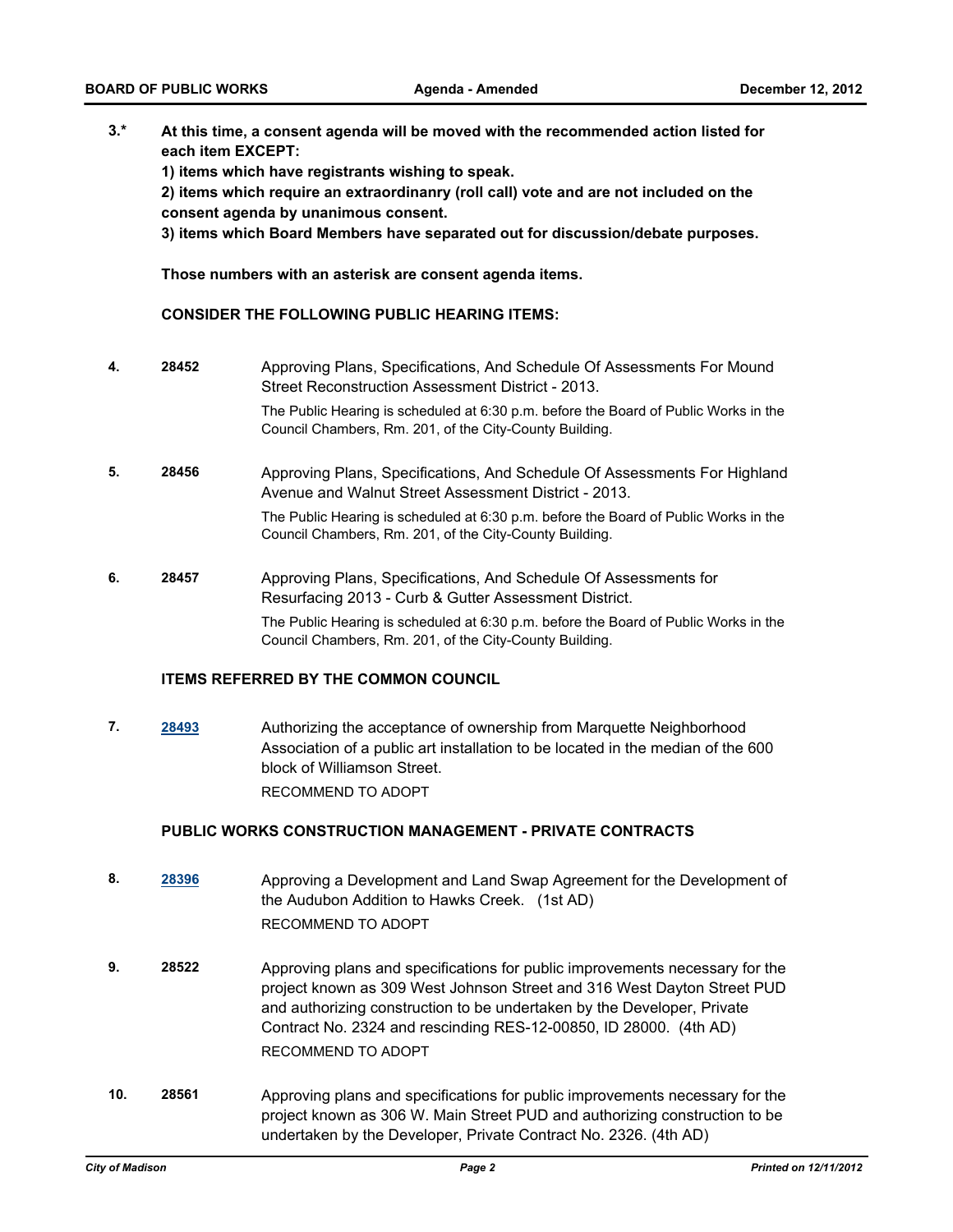#### RECOMMEND TO ADOPT

### **PUBLIC WORKS CONSTRUCTION MANAGEMENT - PUBLIC CONTRACTS**

- **11.\* 28534** Declaring the City of Madison's intention to exercise its police powers establishing the East Dayton Street and North Brearly Street Assessment District - 2013. RECOMMEND TO ADOPT
- **12.\* 28544** Declaring the City of Madison's intention to exercise its police powers establishing the West Johnson Street Curb and Terrace Repair Assessment District - 2013. RECOMMEND TO ADOPT
- **13. 28567** Authorizing the Mayor and City Clerk to execute Addendum No. 4 to MSA Professional Services for additional design services for "Central Park" Project No. 53W0853. (6th AD) RECOMMEND TO ADOPT

### **RESOLUTIONS APPROVING THE CONSTRUCTION OF PUBLIC WORKS PROJECTS**

**14. 28357** Approving plans and specifications and authorizing the Board of Public Works to advertise and receive bids for 2013 Park and Water Utility Landscape and Maintenance, Contract No. 7028. (Various ADs) This project is for the installation and maintenance of plants and planting beds in the

City of Madison Park System, and installation and maintenance of plants at Water Utility Well Nos. 6, 14, and 20. Estimated cost of this project is \$45,000.00

Report by City Parks.

**15. 28447** Approving plans and specifications and authorizing the Board of Public Works to advertise and receive bids for Tennis Court Resurfacing - 2013. (3rd, 10th & 19th ADs) This is the Parks Division's annual tennis court resurfacing project. Estimated cost of this project is \$36,000.00.

Report by City Parks.

**16. 28514** Approving plans and specifications and authorizing the Board of Public Works to advertise and receive bids for Mezzanine Construction - Sycamore. (17th AD)

> This project will involve construction of a mezzanine in an existing storage area to provide storage space for supplies and out of season equipment and parts. This will free up space on the main floor for larger/heavier items being stored. Estimated cost of this project is \$70,000.00.

Report by City Engineering.

**17. 28515** Approving plans and specifications and authorizing the Board of Public Works to advertise and receive bids for MPD Training Center Parking Lot Expansion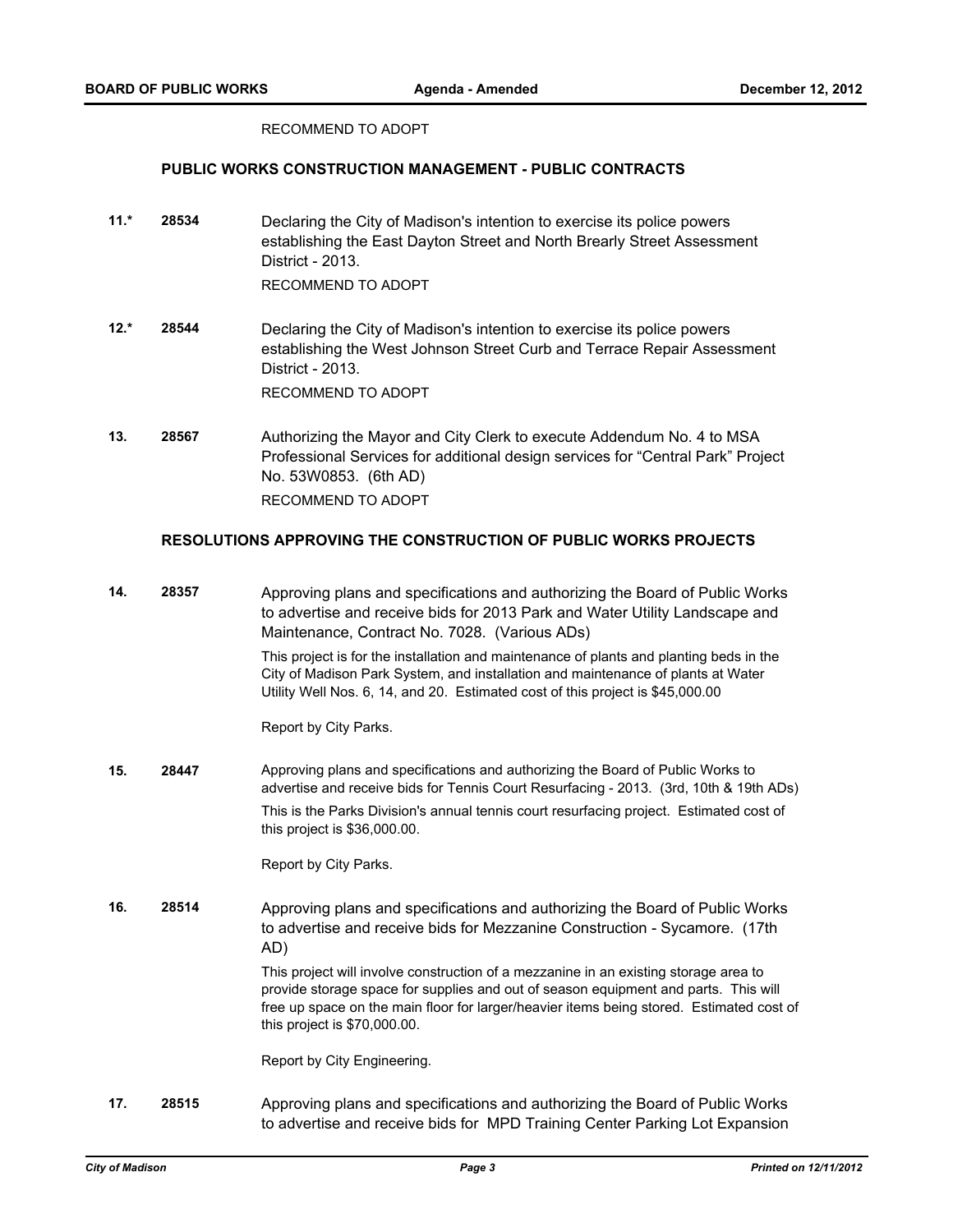|     |       | - Phase 2, Contract No. 7034. (16th AD)                                                                                                                                                                                                                                                                                                                                                                                                                                                                                                                                                                                                                                                                                                                                                                                                                                                                                                                                          |
|-----|-------|----------------------------------------------------------------------------------------------------------------------------------------------------------------------------------------------------------------------------------------------------------------------------------------------------------------------------------------------------------------------------------------------------------------------------------------------------------------------------------------------------------------------------------------------------------------------------------------------------------------------------------------------------------------------------------------------------------------------------------------------------------------------------------------------------------------------------------------------------------------------------------------------------------------------------------------------------------------------------------|
|     |       | This project involves the removal of existing asphalt pavement and base, install new<br>base in phase 2 area; and installation of new pavement, striping and landscaping to<br>Phase 1 and Phase 2 areas. Estimated cost of this project is \$191,000.00.                                                                                                                                                                                                                                                                                                                                                                                                                                                                                                                                                                                                                                                                                                                        |
|     |       | Report by City Engineering.                                                                                                                                                                                                                                                                                                                                                                                                                                                                                                                                                                                                                                                                                                                                                                                                                                                                                                                                                      |
| 18. | 28516 | Approving plans and specifications and authorizing the Board of Public Works<br>to advertise and receive bids for Warning Sirens - 2012, Contract No. 7033.<br>(9th, 10th, 11th, 19th & 20th ADs)                                                                                                                                                                                                                                                                                                                                                                                                                                                                                                                                                                                                                                                                                                                                                                                |
|     |       | This project is for the installation of three (3) new sirens in the ongoing warning siren<br>expansion program. Estimated cost of this project is \$95,000.00.                                                                                                                                                                                                                                                                                                                                                                                                                                                                                                                                                                                                                                                                                                                                                                                                                   |
|     |       | Report by City Engineering.                                                                                                                                                                                                                                                                                                                                                                                                                                                                                                                                                                                                                                                                                                                                                                                                                                                                                                                                                      |
| 19. | 28539 | Approving plans and specifications and authorizing the Board of Public Works<br>to advertise and receive bids for East Washington Avenue Landscaping,<br>Contract No. 6979. (17th AD)                                                                                                                                                                                                                                                                                                                                                                                                                                                                                                                                                                                                                                                                                                                                                                                            |
|     |       | This project is landscaping the newly constructed East Washington Avenue (limits are<br>from Portage Road to Zeier Road). Estimated cost of this project is \$25,000.00.                                                                                                                                                                                                                                                                                                                                                                                                                                                                                                                                                                                                                                                                                                                                                                                                         |
|     |       | Report by City Engineering.                                                                                                                                                                                                                                                                                                                                                                                                                                                                                                                                                                                                                                                                                                                                                                                                                                                                                                                                                      |
| 20. | 28553 | Approving plans and specifications and authorizing the Board of Public Works<br>to advertise and receive bids for Olbrich Gardens Restroom Addition, Contract<br>No. 6902.                                                                                                                                                                                                                                                                                                                                                                                                                                                                                                                                                                                                                                                                                                                                                                                                       |
|     |       | Work for this project includes general construction, electrical, plumbing and HVAC for<br>an approx. 600 square foot restroom addition to the Olbrich Gardens building.<br>Estimated cost of this project is \$200,000.00.                                                                                                                                                                                                                                                                                                                                                                                                                                                                                                                                                                                                                                                                                                                                                       |
|     |       | Report by City Engineering.                                                                                                                                                                                                                                                                                                                                                                                                                                                                                                                                                                                                                                                                                                                                                                                                                                                                                                                                                      |
| 21. | 28563 | Approving plans and specifications and authorizing the Board of Public Works<br>to advertise and receive bids for Warner Boat Launch Dredging 2012.                                                                                                                                                                                                                                                                                                                                                                                                                                                                                                                                                                                                                                                                                                                                                                                                                              |
|     |       | The City of Madison Parks Division has \$200,000 in the 2013 budget for the removal of<br>sediment (dredging), from the Warner Park Boat Launch. The boat launch is located on<br>the east side of Lake Mendota subjecting the site to prevailing westerly winds which<br>push sediment into the bay that the boat launch is located. Approximately every 10-12<br>years, the City needs to dredge the boat launch inside the breakwater to remove this<br>sediment build up. Presently the average depth of the immediate launch area is 2'<br>below summer minimum, The goal whenever we dredge our boat launches is to be 5'<br>from summer minimum. We anticipate doing this project immediately after ice out,<br>spring, 2013. The dredge materials will be used as fill in Warner Park. We are<br>attempting to re-design the sledding just across Woodward Drive adjacent to the dog<br>park, a very short distance from the launch, which will minimize trucking costs. |

Report by City Parks.

# **CHANGE ORDERS TO PUBLIC WORKS CONTRACTS**

**22. [28497](http://madison.legistar.com/gateway.aspx?m=l&id=/matter.aspx?key=31275)** Change Order No. 1 to Contract No. 6944, Park Street Pedestrian Bridge Repair, to Joe Daniels Construction Co., Inc. in the amount of \$8,232.00 (over